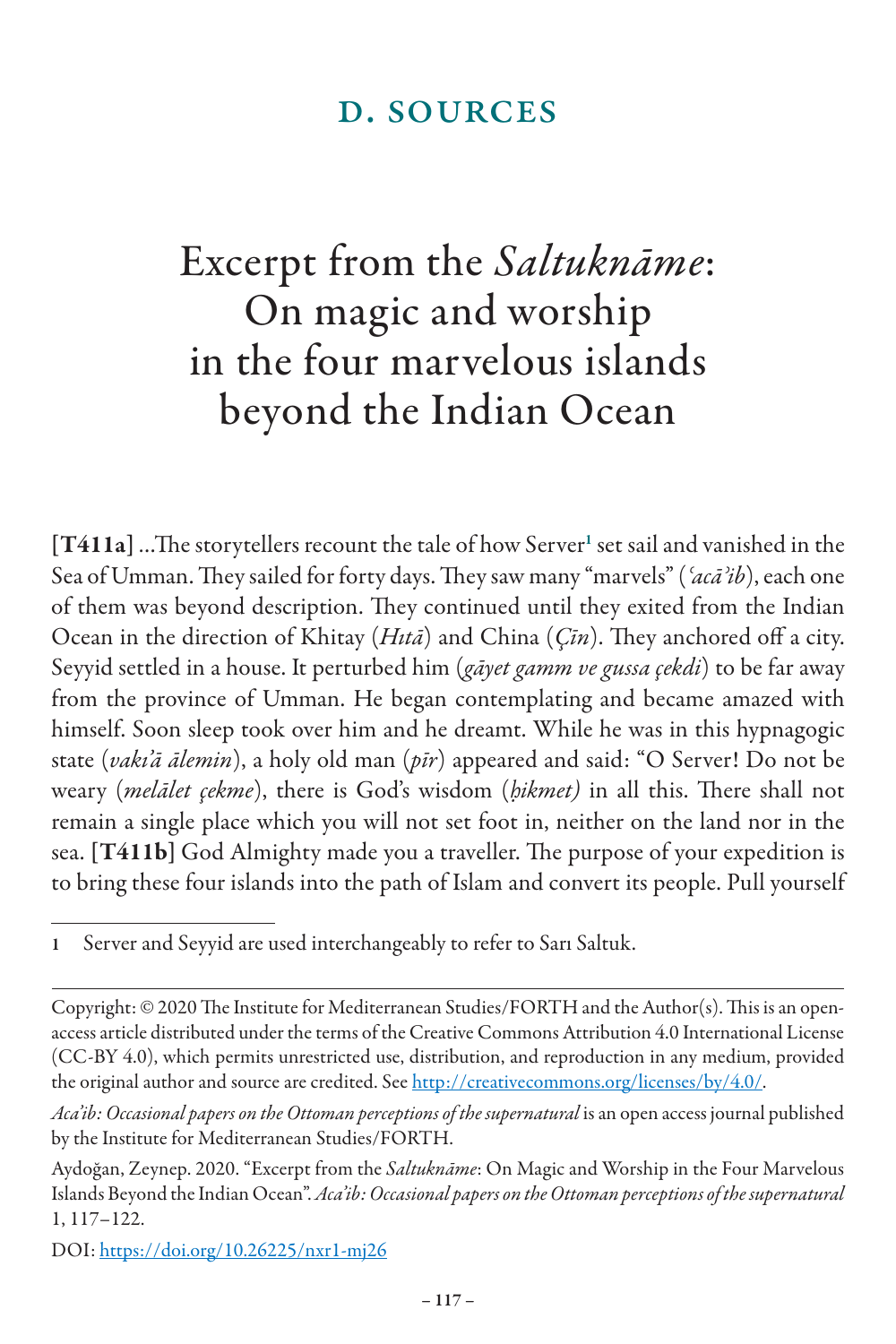together. You have been bestowed with power. Why have you desisted (*fāriğ*) from *gazā*?"

Server awoke, astonished. In the khan there was a merchant who came towards Seyyid and inquired after him. When Seyyid told him [about what he just dreamt] that person said: "Server! On this eastern side of the world there are four islands. They worship strange things (*ʿaceb nesne*). One of them is called *Ṣutāḳ*. Its people are sorcerers (*sāḥir*). They all worship a lion believing in the fact that the lion is magicproof. In another island they worship a hermaphrodite (*hüs*̠*nā*). This [island] is named *ʿAcām*. In another one, they worship an effeminate boy [*kız oğlan*, literally 'a girl-boy']. This one is called *Gayrān*. Another one is named *Mīrāb* where they worship a lovely young handsome boy (*erkek maḥbūb oğlan*). They do this because "the Beautiful" is one of God's attributes and this boy who is bestowed by beauty must be God himself, so they think. As Server heard this he became wrathful and began donning his armor. However, as it had been a long time since he had done this, he was out of practice.

From there, Server got on a ship and headed towards the Mīrāb Island. When he set foot in their city, he saw that its people gathered and started walking. Server walked with them until they arrived in a desert. They erected a throne in the middle of the desert. A handsome, lovely and charming young man with the sun on his beautiful, sweet face ascended the throne. Like stars in the sky they orbited this sun and sat down around him. They ate and drank, and enjoyed themselves. [T412a] They showered this lovely young man with gifts of silver and gold. Then they lined up in front of him and, God forbid, kowtowed to him. Server did not bow. He was standing. As the people saw him they got to him in no time flat and said: "Why aren't you kowtowing to our beauty? Are you crazy (*delü*)?" Server replied: "You are the crazy ones! I am not." That people asked: "Why? What do you say?" Seyyid replied: "O stupid people! The one whom you worship is a boy of humankind, someone who is created as you are. God (*Tañrı*) is himself the Creator. A creature shall not worship another creature. Worship must be reserved for the *Hālik* ('Creator')." Upon hearing these words, the people went *̣* to report this to their ruler (*beg*). The *beg* had Seyyid brought to him and said: "Why do you say such things?" Whereupon Seyyid proclaimed the Oneness of God, the prophethood of Muhammad, and to which religion and sect he [Sarı Saltuk] belonged. When the *beg* heard all of this he asked him: "From your words you sound like Saltuk-ı Rūmī." Server replied: "Yes you are right, I am he. I came to guide you towards the [path of ] true religion and save you from disbelief and ignorance." The *beg* then said "welcome" and converted to Islam along with his entire retinue without resistance.

The people who worshiped the girl-boy heard that this group of people had become Muslim believers, and sent an envoy to them and asked: ''Why did you abandon your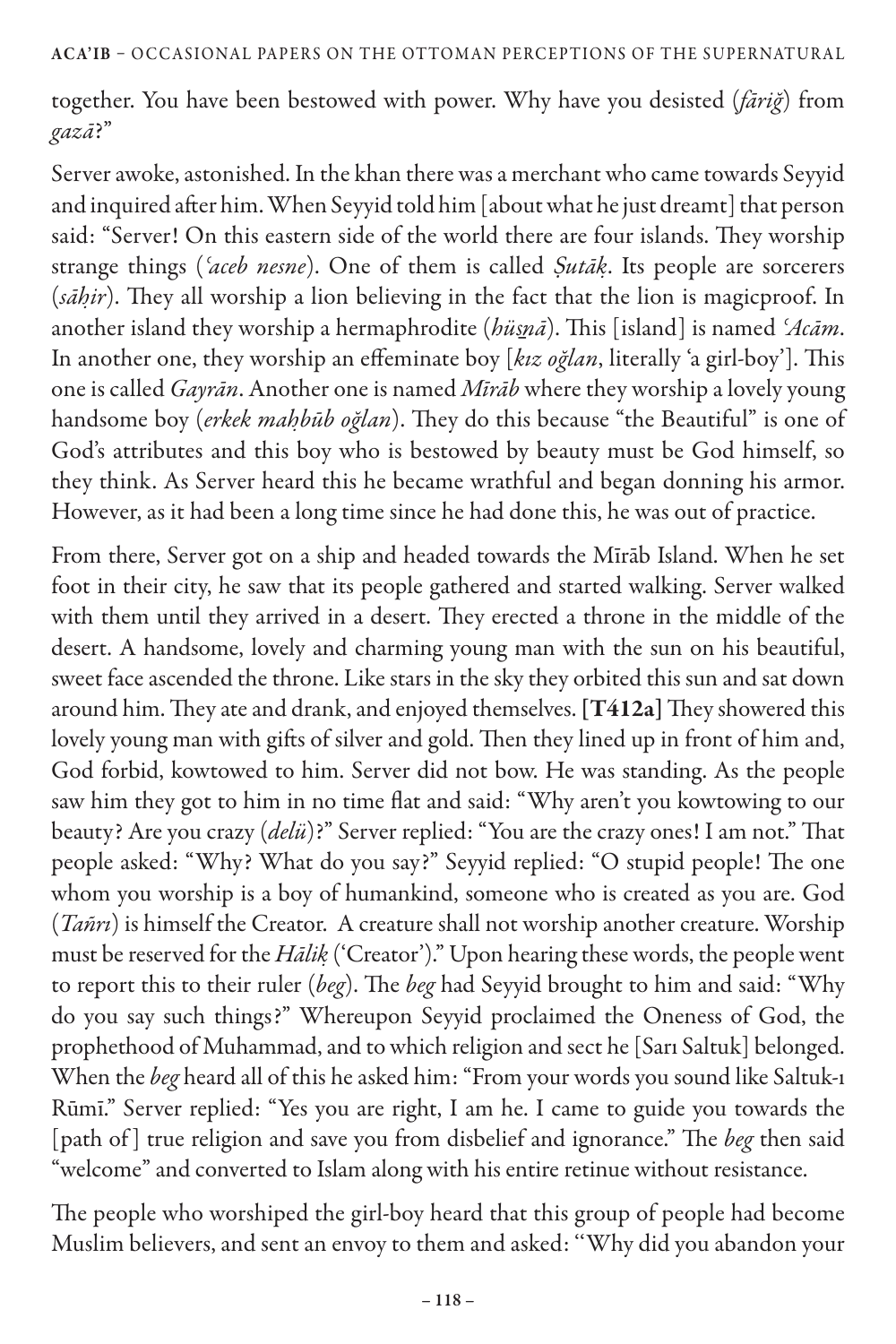old religion and obey Saltık instead?" The messenger brought the message and the *beg* asked Seyyid how he would like to respond. Seyyid asked the *beg* to send him there to answer [T412b] this question in person. Then he bid farewell to the *beg* and its people and left with the envoy. He arrived at the place. The people of the island came [to the shore] to receive Seyyid. Server disembarked and greeted the people. They greeted Server in return and took him to the palace where he was received with honor (*ʿizzet*) and shown hospitality. Afterwards, the *beg* asked: "Why do you say that our religion is superstitious (*bāṭıl*)? Tell us so that we may learn." Server stood up and began explaining the Islamic religion. He described God Almighty, his attributes and power, the miracles of Muhammad (*Resūl*) and his prophecy, the rightfulness of the old Quran as it is the marker of right over superstition (*furkān-ı azīm*). As the people heard all of this they were filled with admiration. They declared: "Server! We are now your subordinates and accept your religion." They confessed to the faith and became Muslims. Seyyid taught them about the doctrine, the Islamic clergy and laws.

The people who worshipped the *hüs*̠*nā* heard about this and came to raid and plunder the island. When Seyyid was informed about this he ordered an army to be raised. They embarked for the island by ship and went ashore. The people of the island rose up against them. No words can describe how great a battle it was. Later, Server took his sword and walked directly towards the enemy forces and slaying them one by one. The enemy fled, enfeebled and defeated. [Sarı Saltuk and his army] entered the citadel. The *hüs*̠*nā* whom this people worshipped was named Meydāl. [T413a] Meydāl who saw that his/her army was defeated, girded on and came up against Server and said: "O Saltuk! Why did you come to this place?" You invite these people to [the path of ] your invisible God (*Tañrı*). How do you want these people to find this God to request their needs and wishes?" "If you accept Him as your God, He will fulfill all your wishes and will not reject any. The reason why He is hidden is because of His brightness." Then Meydāl said: "O Server! I am a hermaphrodite. I wish that God Almighty makes me a man by eliminating my womanhood (*Ḥaḳ Teʿālā beni er eylesün avratlığum gidersün*). Then we will see if your religion is the rightful one. There is no need for us to fight." Upon this Server said: "*hüs*̠*nā* counts as a woman. I will invoke God to make you a woman and to rid you of your manhood." They replied: No, thanks. I wish to be a man instead." Server agreed and invoked God. The person was instantly transformed to a woman. Meydāl saw this and started crying: "We had agreed that I was going to become a man!" "What first came out of my mouth was accepted in the House of God Almighty. Let us hope that your wish is accepted next," said Server Seyyid. He raised his hands and prayed. The people said "so be it (*āmīn*)" and saw that Meydāl started trembling. Then he shook himself off and became a man. When Meydāl realized what happened he threw himself at Server's feet and confessed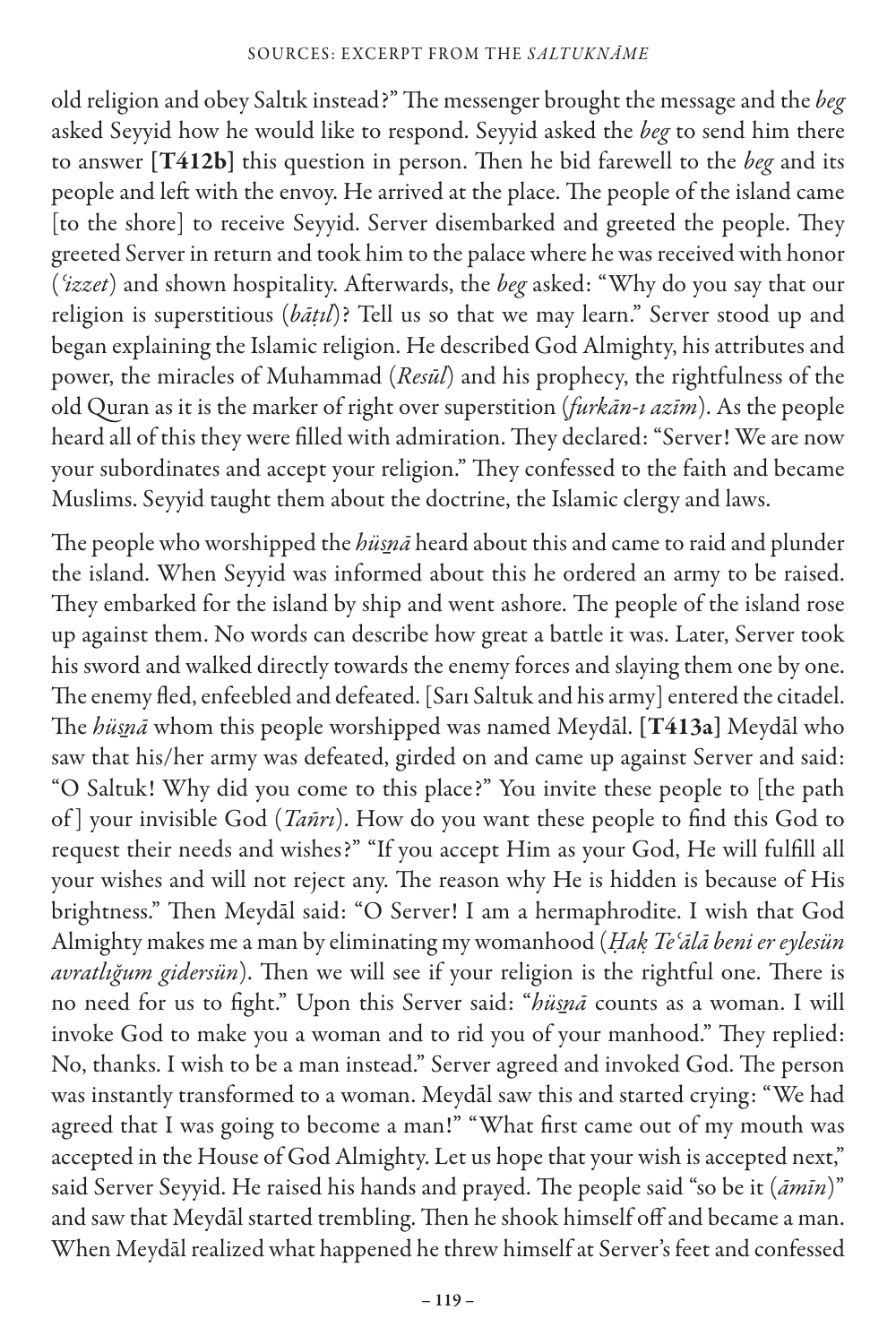to the religion. The entire population became Muslim and joyfully learnt the rules of their new religion from Seyyid who was living among them.

One day while Server was sitting at home on the night of Wednesday ten chickens and one rooster [T413b] entered from the back door and came inside. They encircled Seyyid. The rooster flew at Seyyid and hit him on the eye just as he was wondering how all these chickens suddenly appeared. Seyyid kicked the rooster back and the rooster died immediately. The chickens started running away in various directions until they disappeared from sight. Seyyid took the rooster and tied it by its foot. He recited *āyete'l-kürsī*<sup>2</sup> and left on it (*üstine… oḳıdı ḳodı*). At dawn he saw that a human corpse was laying there tied at the foot. Server understood that this was because of magic (*sihr işidür*) and informed the others. They said: "These people come in many disguises with the sole purpose of harming us. They became enemy to us because we entered your religion." "I am now setting out for there. Immediately gird on weapons!", Seyyid ordered. They prepared the ships and landed on the island. And what do they see? A strange tribe was gathered on the shore, some of them were horses, some others lions, some were tigers, and some others leopards, cattle and mules. In the appearance of these various monsters they had the body of a human, feet of a camel, claws of a lion and tail of a horse. With arrows, axes, swords and spears in their hands they were getting ready [for war]. Amazed at the sight of these creatures, Seyyid understood immediately that they were experts in magic and deceit (*cāzūların kāmilleridür mekkārlardur*). "One cannot be too wary of them," he thought to himself and inscribed *esmā* [the ninetynine names of God] and *havāṣṣ* [i.e., the magical properties of Koranic verses] on his entire body. He also had his people do the same and marched against them. The enemy could not overcome them and they fled.

Server entered the city and saw that [T414a] the people were ascribed various forms and appearances. Seyyid had an idea, so he ordered for the surah of *enʿām*<sup>3</sup> to be recited. [The Muslims] put them to the sword as, one by one, they assumed human form. Overpowered, the magicians changed their forms again and asked for mercy. "No mercy for you, unless you become Muslim!" proclaimed Server and marched against them. As [the sorcerers] cried out, one of them came forward and said: "O Seyyid! I am their chief (*beg*). Why are you killing us?" "You are infidel, deceitful sorcerers. Wherever we find you we kill you," Seyyid replied, and he took his sword

<sup>2</sup> The 255th verse of the 2nd surah of the Quran (al-Bakara), the so-called "throne verse" is usually recited to ward off the evil spirits.

<sup>3</sup> *al-anʿām*, aka "the cattle" is the sixth surah of the Quran with 165 verses and addresses to various themes such as fighting polytheism and unbelief, the oneness of God, and also to the story of Ibrahim who calls people to stop worshipping celestial bodies.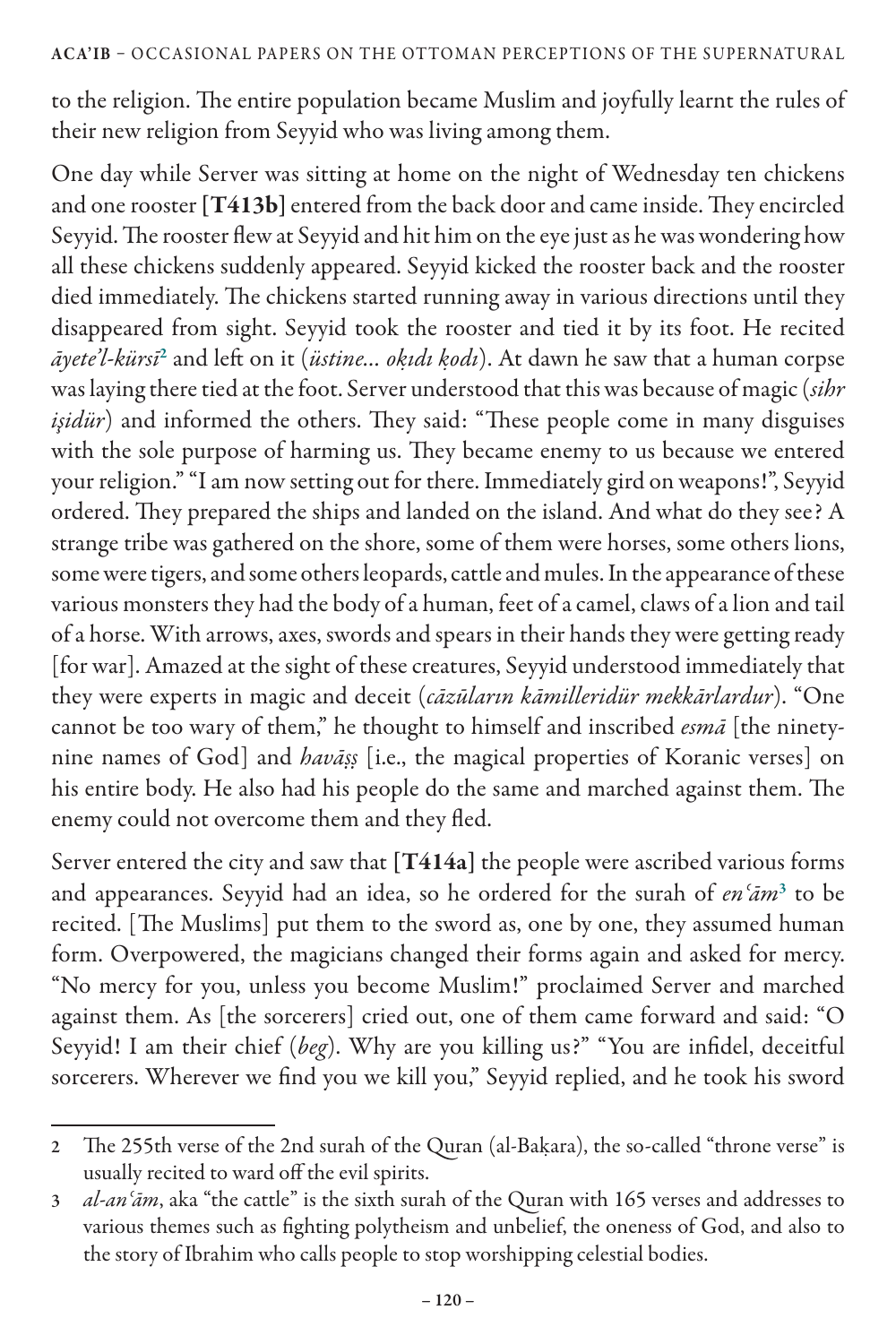and went forward. That *beg* insisted: Server, please show some patience and let us speak. You tell us to become Muslim, however if we join your religion, our magic will come undone (*sihrümüz bāṭıl olur*). If we cannot practice magic, then we can no longer dwell here, because once a year giant birds, the size of a camel, come to this island. They attack us from the sky and hunt us down like little chicks and slay us. But when we do our magic trick and shift shapes, they cannot come to us. It is because of the fear of these birds that we learn magic and practice it." "When is the next time the birds are coming?" Seyyid asked. "Forty-five days left," they replied. Server further said: "If I strike fear in these birds not to come near you, do you promise you stop practicing magic and become Muslim?" "So be it," they said unanimously.

Seyyid waited patiently until the birds arrived. The birds, which are called "*mürg-i dābbe*" came in a countless and [T414b] incomparable manner and landed on that island and that city, and started attacking its people. Server took out an arrow and shot it at the birds. The arrow hit one of them but did not penetrate its skin. Just when Seyyid was astonished at this, that bird came and grabbed him with its talon and took off. Seyyid fought back, but to no avail. Just when the bird almost killed him, he took out a dagger and stabbed the bird in the eye. The eye came out. The bird threw itself to the ground in pain and started screaming making all sorts of noises. The other birds took off in all directions until they got lost from the sight. A voice was heard from above the sky: "The birds took flight and fled. From now on they will not come to this place. O saint (*velī*) why do you want to bring salvation to this people?"

When the people and Seyyid heard this voice they became struck with admiration and wondered to whom it might have belonged. Seyyid, immersed in thought, looked up into the sky and noticed a silhouette. He drew an arrow and aimed at the silhouette. The silhouette descended from the sky twirling and hitting the ground. They saw that it was a demon (*dīv*) and that it had died from the arrow wound. The people applauded Server's bravery and prowess. Suddenly, bolts of lightning and flames blazed across the sky. The army of demons covered the sky like a black cloud and soon the battle began. Server fought with the *dīv*s for seven days and seven nights. [T415a] He knocked out three hundred *dīv*s. More *dīv*s descended from the sky, lined up and walked against Server. Seyyid ordered that everybody should throw bottles filled with naphtha (*neft*) and set the enemy on fire. While the *dīv*s were trying to fly away to escape being burned, the people started screaming. Just so you know, *dīv*s are scared of high volumes of noise: pain shoots through their heads, their brains slosh and they drop to the ground, face down. When this happened, the people rushed to them and slayed them one by one, while at the same time they kept playing *tabl* and *kūs* drums, and horns (*nefīr*). The *dīv*s fled the scene and dispersed because of all this noise.